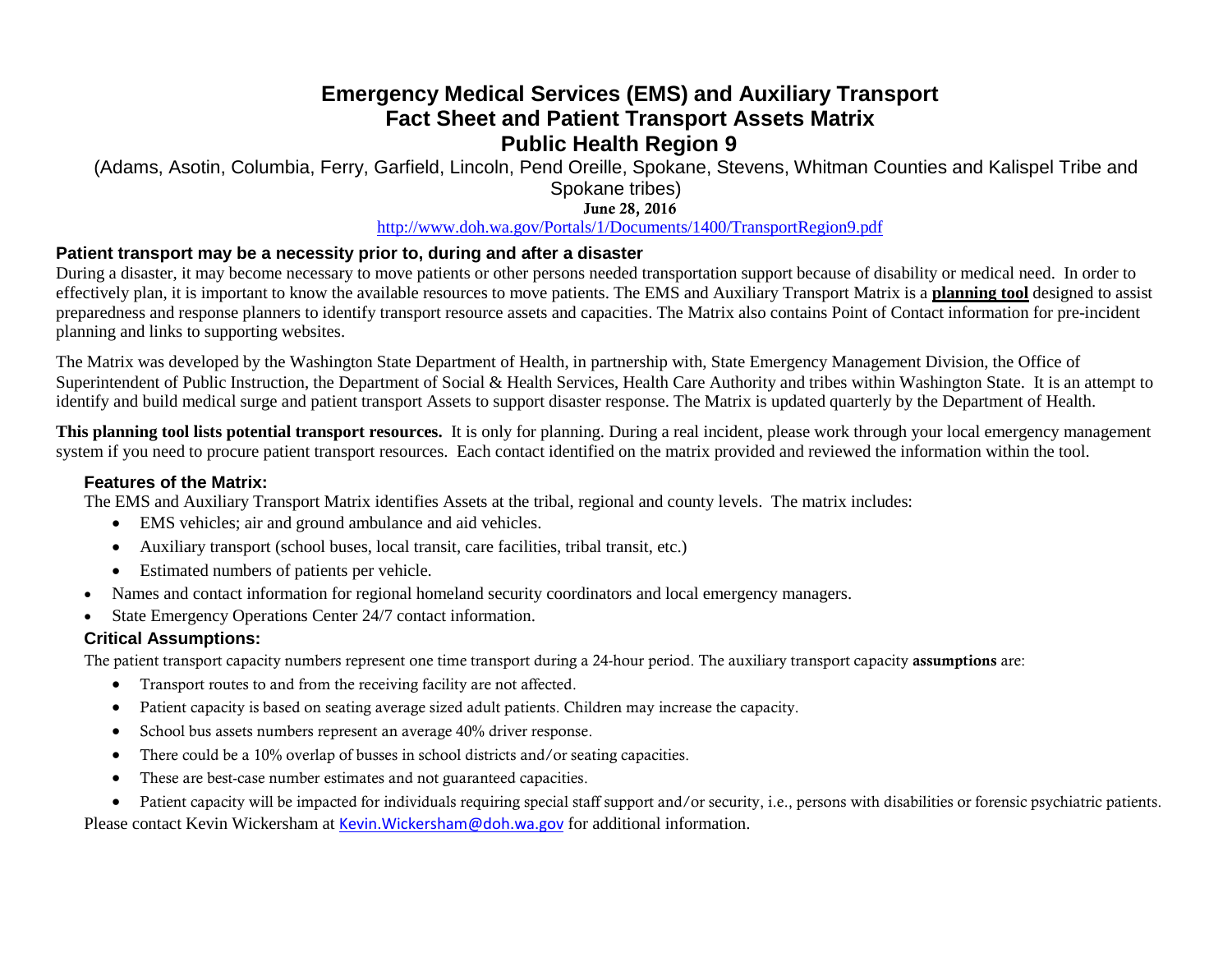| Region 9 EMS Patient and Auxiliary Patient Transport Assets and Capacities - June 28, 2016 |                            |                        |                                                                              |                                                     |                                                      |                                                 |                                                                             |                                 |                                                                                              |
|--------------------------------------------------------------------------------------------|----------------------------|------------------------|------------------------------------------------------------------------------|-----------------------------------------------------|------------------------------------------------------|-------------------------------------------------|-----------------------------------------------------------------------------|---------------------------------|----------------------------------------------------------------------------------------------|
|                                                                                            |                            |                        | Number of Vehicles that May Be Available                                     |                                                     | Number of Patients that May Be Transported"          |                                                 |                                                                             |                                 |                                                                                              |
| County, Tribe,<br><b>Agency, Other</b>                                                     | Ground<br><b>Ambulance</b> | Aid<br><b>Vehicles</b> | <b>County</b><br><b>Auxiliary</b><br><b>Transport</b> iii<br><b>Vehicles</b> | <b>Total</b><br><b>Transport</b><br><b>Vehicles</b> | Ground<br><b>Ambulance</b><br>Patients <sup>iv</sup> | Aid<br>Vehicles <sup>v</sup><br><b>Patients</b> | <b>County</b><br><b>Auxiliary</b><br><b>Transport</b> vi<br><b>Patients</b> | <b>Total</b><br><b>Patients</b> | <b>Emergency Management Contacts</b><br>Name, Email, Work Phone, 24/7 Phone                  |
| <b>Adams</b>                                                                               | $\overline{7}$             | $\mathbf 0$            | 65                                                                           | 72                                                  | 21                                                   | $\mathbf{0}$                                    | 3,812                                                                       | 3,833                           | Jay Weise<br>jayw@co.adams.wa.us<br>509.488.3704<br>509.488.2061 or 659-1122                 |
| <b>Asotin</b>                                                                              | $\overline{7}$             | 6                      | 14                                                                           | 27                                                  | 21                                                   | 6                                               | 930                                                                         | 957                             | <b>Butch Aiken</b><br>butchacdem@clarkston.com<br>$(509)$ 243-2088<br>509.758.1668           |
| Columbia                                                                                   | $\overline{2}$             | $\overline{2}$         | 16                                                                           | 20                                                  | 6                                                    | $\overline{2}$                                  | 846                                                                         | 854                             | Lisa<br>Caldwell Lisa Caldwell@co.columbia.w<br>a.us<br>$(509)$ 382-3928<br>509.382.2518     |
| Ferry                                                                                      | 6                          | $\mathbf{1}$           | 24                                                                           | 31                                                  | 18                                                   | $1\,$                                           | 1,470                                                                       | 1,489                           | <b>Amy Rooker</b><br>fccivil2@co.ferry.wa.us<br>509-775-3132<br>509.775.3132                 |
| <b>Garfield</b>                                                                            | $\overline{2}$             | $\Omega$               | 15                                                                           | 15                                                  | 6                                                    | $\mathbf{0}$                                    | 798                                                                         | 804                             | John Hirsch<br>jhirsch@co.garfield.wa.us<br>509-843-3494<br>509.843.3494                     |
| <b>Lewiston Fire</b><br>(Idaho)                                                            | $\overline{7}$             | $\mathbf 0$            |                                                                              | $\overline{7}$                                      | 21                                                   |                                                 |                                                                             | 21                              | Travis Myklebust<br>tmyklebust@cityoflewiston.org<br>208-743-3554 ext 6265<br>(208) 791-2083 |
| Lincoln                                                                                    | 10                         | 8                      | 46                                                                           | 64                                                  | 30                                                   | 8                                               | 2,595                                                                       | 2,633                           | Wade Magers<br>wmagers@co.lincoln.wa.us<br>509.725.9263<br>509.725.3501                      |
| <b>Pend Oreille</b>                                                                        | 8                          | 26                     | 62                                                                           | 96                                                  | 24                                                   | 26                                              | 4,050                                                                       | 4,100                           | JoAnn Boggs<br>jboggs@pendoreille.org<br>509.447.3731<br>509.447.3151                        |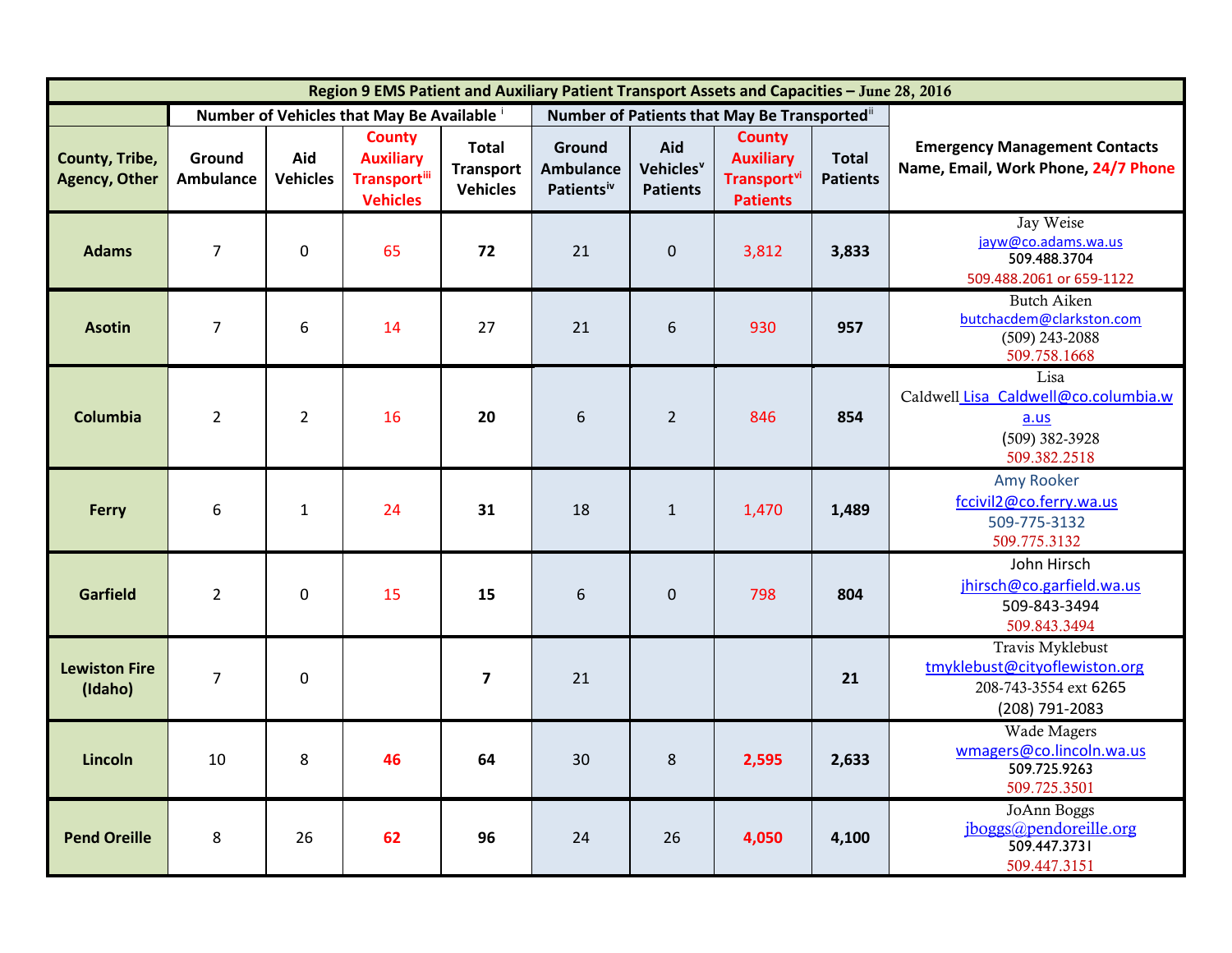<span id="page-2-5"></span><span id="page-2-4"></span><span id="page-2-3"></span><span id="page-2-2"></span><span id="page-2-1"></span><span id="page-2-0"></span>

| Region 9 EMS Patient and Auxiliary Patient Transport Assets and Capacities - June 28, 2016 |                                          |                        |                                                                      |                                                     |                                                      |                                                 |                                                                                        |                                 |                                                                                                                                                                                     |
|--------------------------------------------------------------------------------------------|------------------------------------------|------------------------|----------------------------------------------------------------------|-----------------------------------------------------|------------------------------------------------------|-------------------------------------------------|----------------------------------------------------------------------------------------|---------------------------------|-------------------------------------------------------------------------------------------------------------------------------------------------------------------------------------|
|                                                                                            | Number of Vehicles that May Be Available |                        |                                                                      |                                                     |                                                      |                                                 | Number of Patients that May Be Transported"                                            |                                 |                                                                                                                                                                                     |
| County, Tribe,<br><b>Agency, Other</b>                                                     | Ground<br><b>Ambulance</b>               | Aid<br><b>Vehicles</b> | <b>County</b><br><b>Auxiliary</b><br>Transportiii<br><b>Vehicles</b> | <b>Total</b><br><b>Transport</b><br><b>Vehicles</b> | Ground<br><b>Ambulance</b><br>Patients <sup>iv</sup> | Aid<br>Vehicles <sup>v</sup><br><b>Patients</b> | <b>County</b><br><b>Auxiliary</b><br><b>Transport</b> <sup>vi</sup><br><b>Patients</b> | <b>Total</b><br><b>Patients</b> | <b>Emergency Management Contacts</b><br>Name, Email, Work Phone, 24/7 Phone                                                                                                         |
| <b>Spokane</b>                                                                             | 50                                       | 202                    | 592                                                                  | 844                                                 | 150                                                  | 202                                             | 55,314                                                                                 | 55,666                          | Ed Lewis<br>elewis@spokanecounty.org.<br>$(509)$ 477-7607<br>509.477.4209 #0822                                                                                                     |
| <b>Stevens</b>                                                                             | 11                                       | 37                     | 98                                                                   | 146                                                 | 33                                                   | 37                                              | 5,663                                                                                  | 5,733                           | <b>Rick Anderson</b><br>randerson@co.stevens.wa.us<br>509.685-2836<br>509.684.2555                                                                                                  |
| Whitman                                                                                    | 20                                       | 24                     | 90                                                                   | 134                                                 | 60                                                   | 24                                              | 5,256                                                                                  | 5,340                           | <b>Bill Tensfeld</b><br>Bill.Tensfeld@co.whitman.wa.us<br>509.397.5605                                                                                                              |
| <b>Confederated</b><br><b>Tribes of the</b><br><b>Colville</b>                             | $\overline{4}$                           | $\mathbf 0$            | 39                                                                   | 43                                                  | 12                                                   | $\mathbf{0}$                                    | 2,360                                                                                  | 2,372                           | <b>Rich Gorr</b><br>Richie.gorr@colvilletribes.com<br>509 63402439<br>Larry Robinette<br>(Alt) Larry.Robinette@colvilletribes.co<br>$\underline{m}$<br>509-634-2018<br>509-634-1199 |
| <b>Kalispel Tribe</b>                                                                      | $\mathbf{1}$                             | 4                      | 6                                                                    | 11                                                  | $\overline{3}$                                       | $\overline{4}$                                  | 178                                                                                    | 185                             | Jim Wynecoop<br>jwynecoop@kalispeltribe.com<br>509 999 7066                                                                                                                         |
| <b>Spokane Tribe</b>                                                                       | $\overline{4}$                           | $\mathbf 0$            | 19                                                                   | 23                                                  | 12                                                   | $\mathbf 0$                                     | 935                                                                                    | 947                             | Ron<br>Samuels rons@spokanetribe.com<br>509 625 3512                                                                                                                                |
| <b>Department</b><br>of Social and<br><b>Health</b><br><b>Services</b>                     |                                          |                        | 24                                                                   | 24                                                  |                                                      |                                                 | 230                                                                                    | 230                             | Sue Bush<br>BushSA@dshs.wa.gov<br>(360) 902-8159<br>(360) 239-5419<br>Zane (Tim) Scott<br>Zane.scott@dshs.wa.gov<br>360-664-6029                                                    |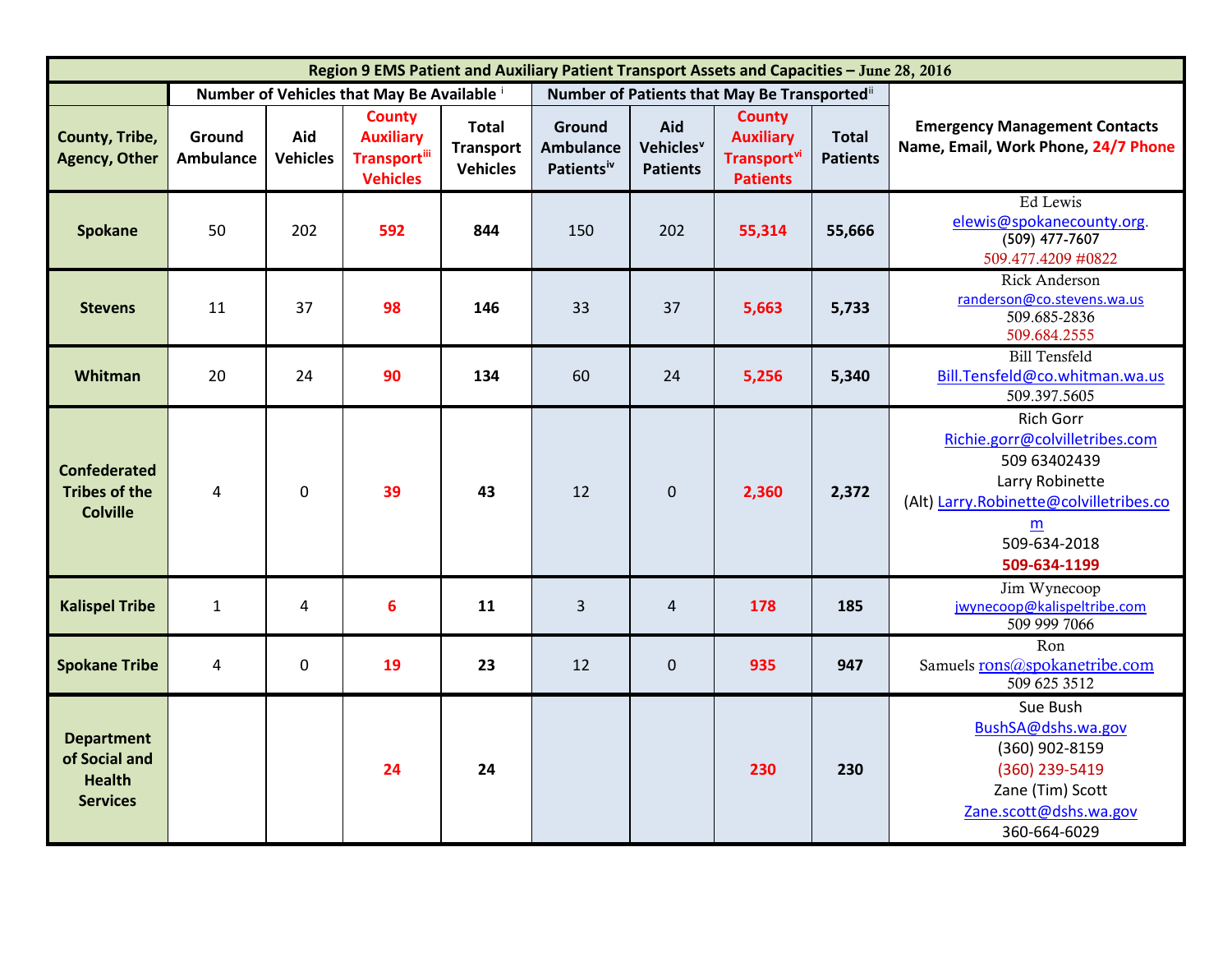| Region 9 EMS Patient and Auxiliary Patient Transport Assets and Capacities - June 28, 2016             |                            |                        |                                                                              |                                                     |                                                      |                                                 |                                                                                        |                                 |                                                                                                                                                                                                                                                                                                                                                    |
|--------------------------------------------------------------------------------------------------------|----------------------------|------------------------|------------------------------------------------------------------------------|-----------------------------------------------------|------------------------------------------------------|-------------------------------------------------|----------------------------------------------------------------------------------------|---------------------------------|----------------------------------------------------------------------------------------------------------------------------------------------------------------------------------------------------------------------------------------------------------------------------------------------------------------------------------------------------|
|                                                                                                        |                            |                        | Number of Vehicles that May Be Available i                                   |                                                     | Number of Patients that May Be Transported"          |                                                 |                                                                                        |                                 |                                                                                                                                                                                                                                                                                                                                                    |
| County, Tribe,<br><b>Agency, Other</b>                                                                 | Ground<br><b>Ambulance</b> | Aid<br><b>Vehicles</b> | <b>County</b><br><b>Auxiliary</b><br><b>Transport</b> iii<br><b>Vehicles</b> | <b>Total</b><br><b>Transport</b><br><b>Vehicles</b> | Ground<br><b>Ambulance</b><br>Patients <sup>iv</sup> | Aid<br>Vehicles <sup>v</sup><br><b>Patients</b> | <b>County</b><br><b>Auxiliary</b><br><b>Transport</b> <sup>vi</sup><br><b>Patients</b> | <b>Total</b><br><b>Patients</b> | <b>Emergency Management Contacts</b><br>Name, Email, Work Phone, 24/7 Phone                                                                                                                                                                                                                                                                        |
| <b>Health Care</b><br><b>Authority</b><br>(HCA) Medical<br><b>Transportation</b><br>Sub<br>contractors |                            |                        | 178                                                                          | 178                                                 |                                                      |                                                 | 727                                                                                    | 727                             | Paul Meury<br>paul.meury@hca.wa.gov<br>(360) 725-1317<br>Stephen<br>Riehl, stephen.riehl@hca.wa.gov<br>360-725-1441<br><b>Regional Brokers</b><br>Marcy Durbin<br>Mdurbin@pfp.org<br>509-248-6793<br>Hopelink<br>425-943-6766 (24/7)<br>dbuckley@hope-link.org<br><b>Rusty Koontz</b><br>rustyk@specialmobility.org<br>509-534-9760<br>18008924817 |
| <b>Air Statewide</b>                                                                                   |                            |                        |                                                                              | 67                                                  |                                                      |                                                 |                                                                                        | 134                             |                                                                                                                                                                                                                                                                                                                                                    |
| <b>REGION 9</b><br><b>TOTALS</b>                                                                       | 135                        | 310                    | 1,249                                                                        | 1,581                                               | 405                                                  | 310                                             | 82,580                                                                                 | 83,653                          |                                                                                                                                                                                                                                                                                                                                                    |
| <b>British</b><br>Columbia<br><b>Ambulance</b><br><b>Service</b>                                       | 478                        | 62                     |                                                                              | 549                                                 | 1,434                                                | 62                                              |                                                                                        | 1,514                           | Rod Salem<br>Rod.Salem@gov.bc.ca<br>$(604) 660 - 1386$                                                                                                                                                                                                                                                                                             |
| Idaho                                                                                                  | 793                        |                        |                                                                              | 793                                                 | 2,379                                                |                                                 |                                                                                        | 2,379                           | <b>Wayne Denny</b><br>Dennyw@dhw.idaho.gov<br>$(208)$ 334-4000                                                                                                                                                                                                                                                                                     |
| <b>Oregon</b>                                                                                          | 571<br>Ground<br>49 Air    | 45                     | 5,960                                                                        | 646                                                 | 1,812                                                |                                                 | 268,534                                                                                | 1,896                           | Larry D Torris<br>larry.d.torris@dhsoha.state.or.us<br>(971) 673-0538                                                                                                                                                                                                                                                                              |